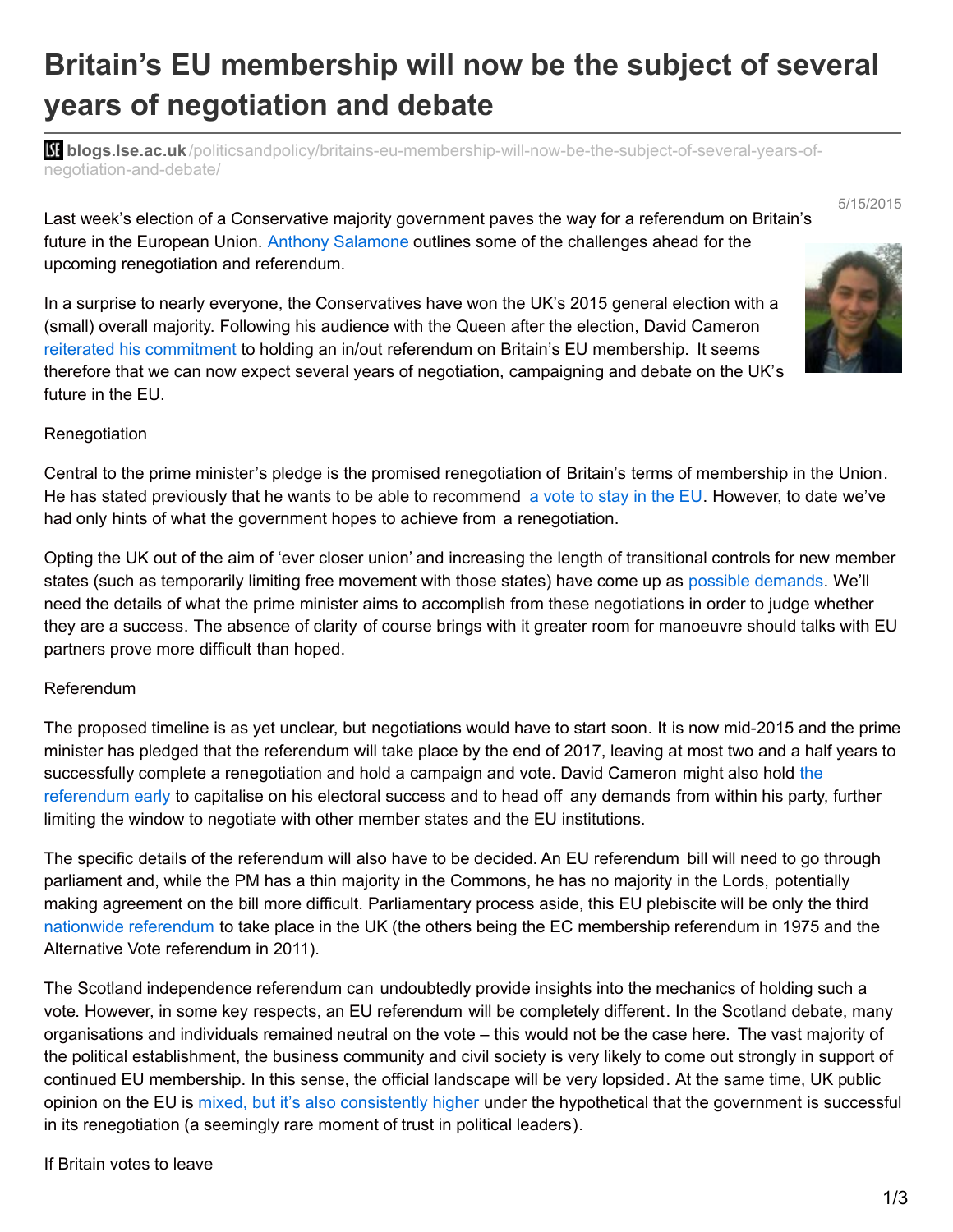Should the UK electorate choose to leave the EU, a process of negotiation will have to begin with the EU institutions on behalf of the remaining member states to agree Britain's future relationship with the rest of the EU. The EU treaties [\(Article](https://www.gov.uk/government/uploads/system/uploads/attachment_data/file/228848/7310.pdf) 50 TEU) now set out a procedure for a member state to withdraw from the Union, giving some clarity in this respect. Negotiations can last up to two years and must be approved by a qualified majority of EU members and by the European parliament. Unless talks are extended, after time elapses the UK would leave automatically, even if no deal is reached.

A plethora of matters would have to be discussed, including the UK's future participation in the single market, which of course incorporates the free movement of goods, services, capital and people. In the current political context, free movement of persons would likely be a particularly challenging issue, affecting the rights both of EU citizens in the UK and of UK citizens in the EU. Britain's role in every other EU programme, such as Erasmus, would all need to be agreed.

Such negotiations would be time-consuming, difficult and costly and require a great deal of expertise. Interestingly, the UK is scheduled to hold the rotating [presidency](http://www.consilium.europa.eu/en/council-eu/presidency-council-eu/) of the Council of the EU during the second half of 2017. Britain may find itself at the same time chairing part of an organisation it is debating or has decided to leave.

In these circumstances, the question arises of whether a second referendum would be held to approve the UK's new relationship with the EU. Alternatively, a vote might be held in parliament to endorse the negotiated terms for the UK's EU exit and whatever relationship might replace it. A second referendum would provide an op portunity for the electorate to confirm their support for the proposed alternative to membership.

### If Britain votes to stay

If UK voters decide to stay in the EU, Britain's membership would apparently continue much as before . Any provisions secured as part of the renegotiation would presumably take effect, giving Britain additional opt-outs or other special arrangements or indeed changing how the EU itself works.

A renegotiation could range from modest to radical, depending on the appetite of the rest of the EU to compromise. If the result falls short of dramatic change, it is unlikely to be from a lack of desire on the part of the UK government. It would be extremely ambitious to expect full treaty change under the above timescale. A more likely scenario is an agreement on principles and a commitment to include them in future treaty reform where necessary (some points might be achievable within the current treaties).

Britain is not unused to confrontation on Europe. Nevertheless, this chapter in its relationship with the EU could prove particularly high stakes. Possible outcomes include a more sustainable EU membership, a more distanced relationship with the EU or a situation not dissimilar to the status quo. The EU referendum result could have constitutional implications as well, at a time when the UK's constitutional future is the subject of [ongoing](http://www.centreonconstitutionalchange.ac.uk/) debate.

The shape of Britain's future relationship with the EU will have a profound impact on its economy and its place in the world. The consequences of this debate will be numerous, and many will only become apparent over time.

Note: This article gives the views of the author, and not the position of the British Politics and Policy blog, nor of the *London School of Economics. Please read our [comments](http://blogs.lse.ac.uk/politicsandpolicy/about/#Comments_Policy) policy before posting.*

## **About the Author**